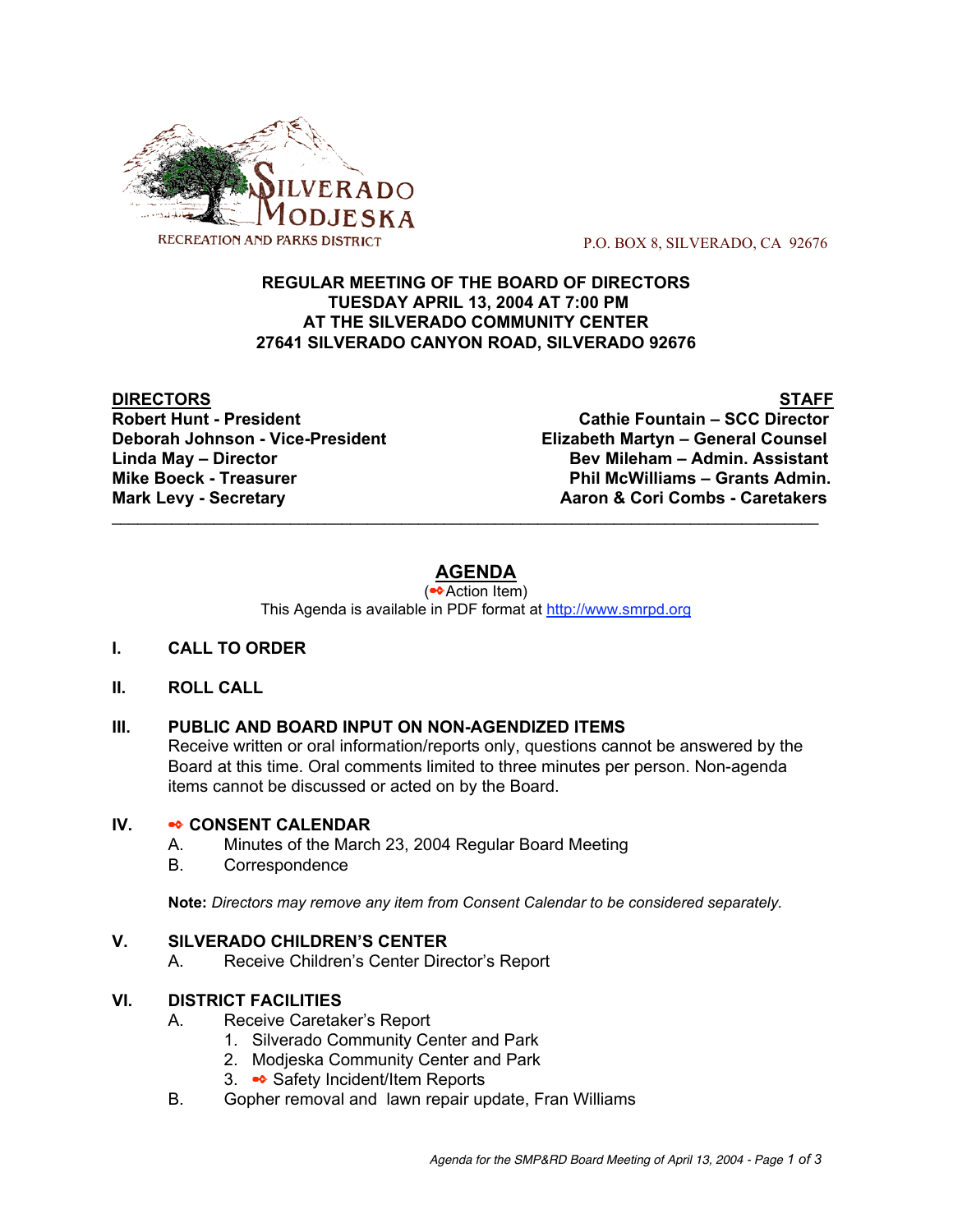#### **VII. GRANTS ADMINISTRATOR'S REPORT**

- A. Status of Grants
- B. ◆ Authorize retaining services of a building inspector/contractor to identify needs for rehabilitation projects.
- C. ✒ **RESOLUTION 041304-1:** For the District to enter into a Contract with the State of California, as required to qualify for release of Proposition 40 Grant Funds.

#### **VIII. TREASURER'S REPORT**

A. Approval of Payment Requests totaling \$5,543.58:

✒ **Transmittal 04-04A for \$150.00 total** for Director attendance at the March 23, 2004 Board Meeting to: Director Boeck, \$50.00; Director Johnson, \$50.00; Director Levy, \$50.00

**Transmittal 04-04B for \$5,320.02 total** – All items on this transmittal were approved for payment individually at the Board Meeting of March 24, 2004. List of items previously approved: Phil McWilliams, \$4,386.16 for Playground Grant out of pocket expenses; Edison, \$446.65; K.J. Snyder, \$180.00 for landscaping Invoice #3135(3-1-04); KC Propane, \$53.27; Home Depot, \$253.94 for charges to District account.

✒ **Transmittal 04-04C for \$3,170.00 total** to General Counsel Betsy Martyn. This accumulated billing was earlier submitted and rejected by the Auditor-Controller's office for exceeding the annual spending cap set by the Board. The 2003-2004 fiscal year spending ceiling for Legal Counsel was subsequently and retroactively raised to \$6,000.00 at the Board Meeting of January 27, 2004.

✒ **Transmittal 04-04D for \$315.00 total** to K.J. Snyder for landscaping Invoice #2804(12-1-03)

✒ **Transmittal 04-04E for \$254.43 total** to: Ware Disposal, \$208.22; SBC, \$46.21.

✒ **Transmittal 04-04F for \$495.00 total** to K.J. Snyder for landscaping Invoices #3251(4-1-04), \$180.00 and #3276(4-1-04), \$315.00

✒ **Transmittal 04-04G for \$980.15 total** to: Dept. of Social Services, \$700.00 for license fees on Children's Center Facilities #300610625 and #300610677; Bennett Advertising & Graphic Design, \$280.15 for booth and table display graphics

- B. District Financial Report
- C. Determine methods to reduce delay in payment of District bills

# **IX. OTHER DISTRICT BUSINESS**

- A. Status of "Bat Bridge" negotiations with Vulcan
- B. Discuss returning to one Board meeting per month rather than two